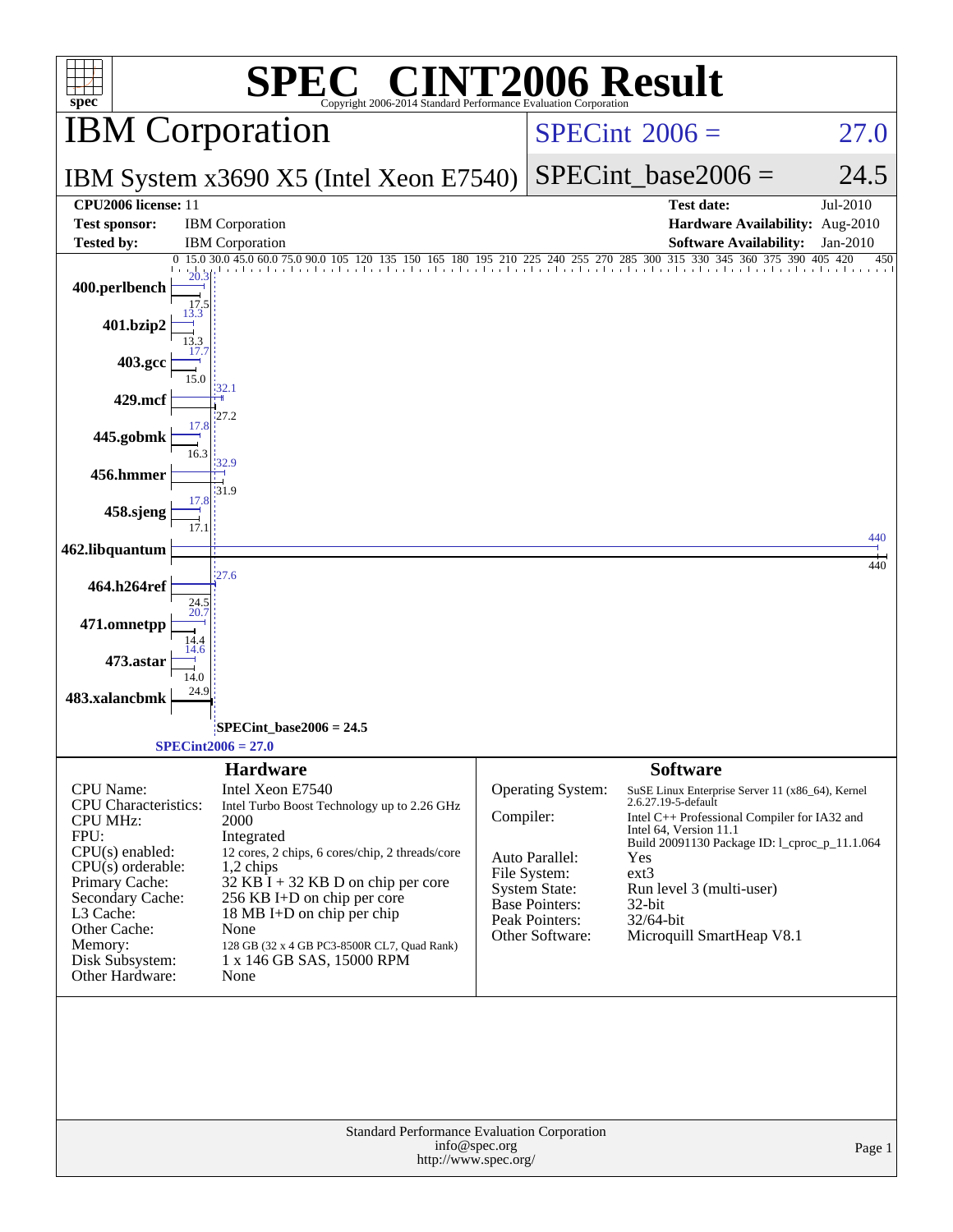

# **[SPEC CINT2006 Result](http://www.spec.org/auto/cpu2006/Docs/result-fields.html#SPECCINT2006Result)**

# IBM Corporation

# $SPECint2006 = 27.0$  $SPECint2006 = 27.0$

IBM System x3690 X5 (Intel Xeon E7540)  $SPECTnt\_base2006 = 24.5$ 

**[CPU2006 license:](http://www.spec.org/auto/cpu2006/Docs/result-fields.html#CPU2006license)** 11 **[Test date:](http://www.spec.org/auto/cpu2006/Docs/result-fields.html#Testdate)** Jul-2010 **[Test sponsor:](http://www.spec.org/auto/cpu2006/Docs/result-fields.html#Testsponsor)** IBM Corporation **[Hardware Availability:](http://www.spec.org/auto/cpu2006/Docs/result-fields.html#HardwareAvailability)** Aug-2010 **[Tested by:](http://www.spec.org/auto/cpu2006/Docs/result-fields.html#Testedby)** IBM Corporation **[Software Availability:](http://www.spec.org/auto/cpu2006/Docs/result-fields.html#SoftwareAvailability)** Jan-2010

#### **[Results Table](http://www.spec.org/auto/cpu2006/Docs/result-fields.html#ResultsTable)**

| <b>Seconds</b> |              | <b>Base</b>    |       |                |       |                |                                | <b>Peak</b>           |              |                |              |  |  |
|----------------|--------------|----------------|-------|----------------|-------|----------------|--------------------------------|-----------------------|--------------|----------------|--------------|--|--|
|                | <b>Ratio</b> | <b>Seconds</b> | Ratio | <b>Seconds</b> | Ratio | <b>Seconds</b> | <b>Ratio</b>                   | <b>Seconds</b>        | <b>Ratio</b> | <b>Seconds</b> | <b>Ratio</b> |  |  |
| 557            | 17.5         | 558            | 17.5  | 557            | 17.5  | 480            | 20.4                           | 482                   | 20.3         | 480            | 20.3         |  |  |
| 724            | 13.3         | 726            | 13.3  | 724            | 13.3  | 724            | 13.3                           | 724                   | 13.3         | 724            | 13.3         |  |  |
| 537            | 15.0         | 539            | 14.9  | 538            | 15.0  | 455            | 17.7                           | 455                   | 17.7         | 454            | 17.7         |  |  |
| 336            | 27.1         | 330            | 27.6  | 335            | 27.2  | 284            | <u>32.1</u>                    | 297                   | 30.8         | 283            | 32.2         |  |  |
| 644            | 16.3         | 645            | 16.3  | 645            | 16.3  | 589            | 17.8                           | 587                   | 17.9         | 588            | 17.8         |  |  |
| 292            | <u>31.9</u>  | 293            | 31.8  | 292            | 31.9  | 284            | 32.8                           | 284                   | 32.9         | 284            | 32.9         |  |  |
| 707            | 17.1         | 706            | 17.1  | 707            | 17.1  | 679            | 17.8                           | 679                   | 17.8         | 679            | 17.8         |  |  |
| 46.5           | 446          | 47.1           | 440   | 47.0           | 440   | 47.0           | 440                            | 47.1                  | 440          | 47.1           | 440          |  |  |
| 905            | 24.5         | 904            | 24.5  | 903            | 24.5  | 803            | 27.6                           | 803                   | 27.6         | 804            | 27.5         |  |  |
| 433            | 14.4         | 433            | 14.4  | 439            | 14.2  | 302            | 20.7                           | 302                   | 20.7         | 301            | 20.8         |  |  |
| 499            | 14.1         | 501            | 14.0  | 501            | 14.0  | 481            | 14.6                           | 478                   | 14.7         | 481            | <b>14.6</b>  |  |  |
| 274            | 25.2         | 277            | 24.9  | 280            | 24.6  | 274            | 25.2                           | 277                   | <u>24.9</u>  | 280            | 24.6         |  |  |
|                | $\mathbf{1}$ | $\cdot$ . 1    |       |                |       |                | 1.1.1<br>$1 \quad 1$<br>$n$ 11 | 1.1.1<br>$\mathbf{1}$ |              |                |              |  |  |

Results appear in the [order in which they were run.](http://www.spec.org/auto/cpu2006/Docs/result-fields.html#RunOrder) Bold underlined text [indicates a median measurement.](http://www.spec.org/auto/cpu2006/Docs/result-fields.html#Median)

#### **[Operating System Notes](http://www.spec.org/auto/cpu2006/Docs/result-fields.html#OperatingSystemNotes)**

echo 1 > /proc/sys/vm/zone\_reclaim\_mode

#### **[Platform Notes](http://www.spec.org/auto/cpu2006/Docs/result-fields.html#PlatformNotes)**

Turbo Boost set to Traditional

#### **[General Notes](http://www.spec.org/auto/cpu2006/Docs/result-fields.html#GeneralNotes)**

 'ulimit -s unlimited' was used to set the stack size to unlimited prior to run Binaries were compiled on SLES 10 with Binutils 2.18.50.0.7.20080502 OMP\_NUM\_THREADS set to number of cores KMP\_AFFINITY set to granularity=fine,scatter

# **[Base Compiler Invocation](http://www.spec.org/auto/cpu2006/Docs/result-fields.html#BaseCompilerInvocation)**

[C benchmarks](http://www.spec.org/auto/cpu2006/Docs/result-fields.html#Cbenchmarks): [icc -m64](http://www.spec.org/cpu2006/results/res2010q3/cpu2006-20100817-12984.flags.html#user_CCbase_intel_icc_64bit_f346026e86af2a669e726fe758c88044)

[C++ benchmarks:](http://www.spec.org/auto/cpu2006/Docs/result-fields.html#CXXbenchmarks) [icpc -m64](http://www.spec.org/cpu2006/results/res2010q3/cpu2006-20100817-12984.flags.html#user_CXXbase_intel_icpc_64bit_fc66a5337ce925472a5c54ad6a0de310)

> Standard Performance Evaluation Corporation [info@spec.org](mailto:info@spec.org) <http://www.spec.org/>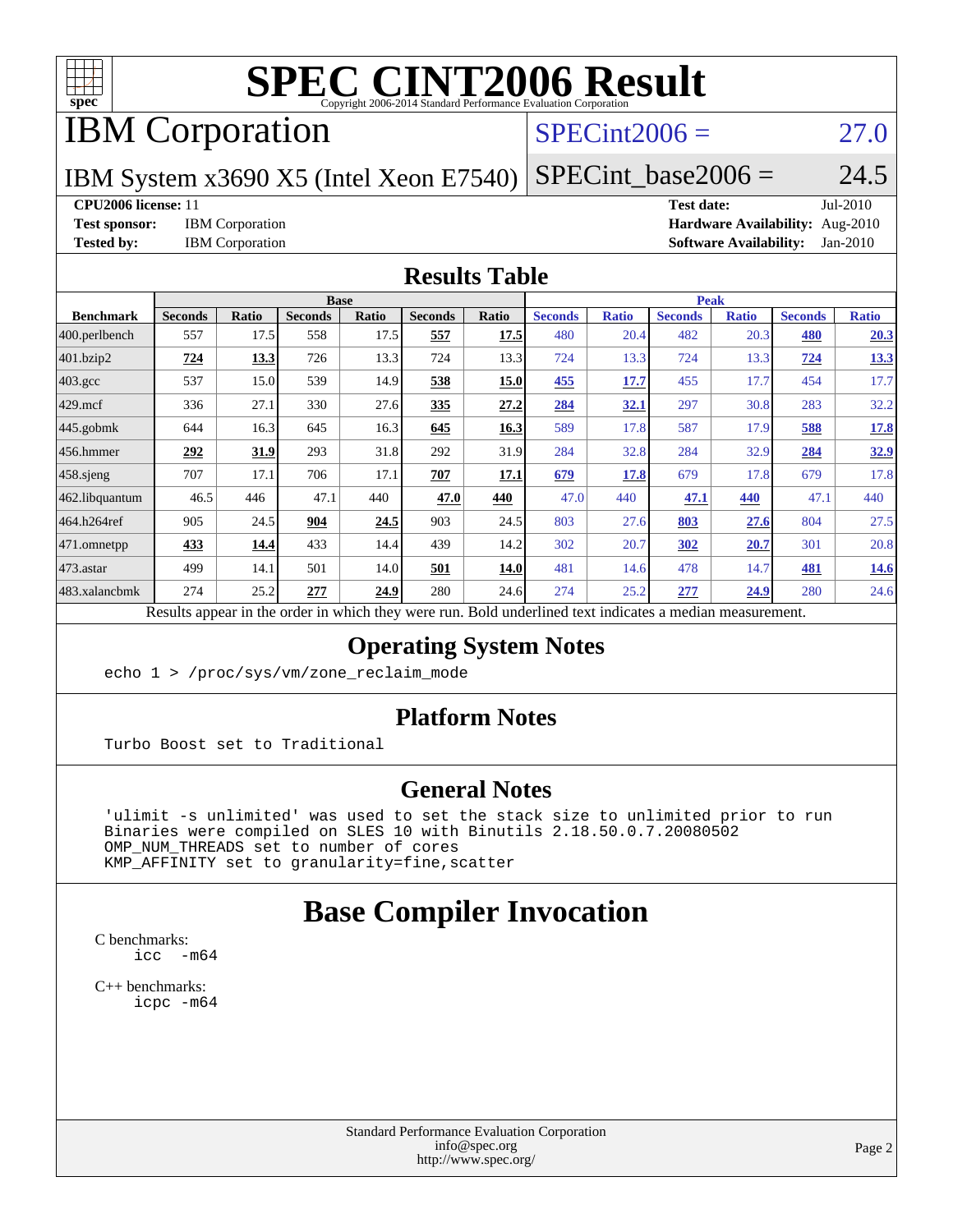

# **[SPEC CINT2006 Result](http://www.spec.org/auto/cpu2006/Docs/result-fields.html#SPECCINT2006Result)**

IBM Corporation

 $SPECint2006 = 27.0$  $SPECint2006 = 27.0$ 

IBM System x3690 X5 (Intel Xeon E7540) SPECint base2006 =  $24.5$ 

**[Test sponsor:](http://www.spec.org/auto/cpu2006/Docs/result-fields.html#Testsponsor)** IBM Corporation **[Hardware Availability:](http://www.spec.org/auto/cpu2006/Docs/result-fields.html#HardwareAvailability)** Aug-2010

**[CPU2006 license:](http://www.spec.org/auto/cpu2006/Docs/result-fields.html#CPU2006license)** 11 **[Test date:](http://www.spec.org/auto/cpu2006/Docs/result-fields.html#Testdate)** Jul-2010 **[Tested by:](http://www.spec.org/auto/cpu2006/Docs/result-fields.html#Testedby)** IBM Corporation **[Software Availability:](http://www.spec.org/auto/cpu2006/Docs/result-fields.html#SoftwareAvailability)** Jan-2010

## **[Base Portability Flags](http://www.spec.org/auto/cpu2006/Docs/result-fields.html#BasePortabilityFlags)**

 400.perlbench: [-DSPEC\\_CPU\\_LP64](http://www.spec.org/cpu2006/results/res2010q3/cpu2006-20100817-12984.flags.html#b400.perlbench_basePORTABILITY_DSPEC_CPU_LP64) [-DSPEC\\_CPU\\_LINUX\\_X64](http://www.spec.org/cpu2006/results/res2010q3/cpu2006-20100817-12984.flags.html#b400.perlbench_baseCPORTABILITY_DSPEC_CPU_LINUX_X64) 401.bzip2: [-DSPEC\\_CPU\\_LP64](http://www.spec.org/cpu2006/results/res2010q3/cpu2006-20100817-12984.flags.html#suite_basePORTABILITY401_bzip2_DSPEC_CPU_LP64) 403.gcc: [-DSPEC\\_CPU\\_LP64](http://www.spec.org/cpu2006/results/res2010q3/cpu2006-20100817-12984.flags.html#suite_basePORTABILITY403_gcc_DSPEC_CPU_LP64) 429.mcf: [-DSPEC\\_CPU\\_LP64](http://www.spec.org/cpu2006/results/res2010q3/cpu2006-20100817-12984.flags.html#suite_basePORTABILITY429_mcf_DSPEC_CPU_LP64) 445.gobmk: [-DSPEC\\_CPU\\_LP64](http://www.spec.org/cpu2006/results/res2010q3/cpu2006-20100817-12984.flags.html#suite_basePORTABILITY445_gobmk_DSPEC_CPU_LP64) 456.hmmer: [-DSPEC\\_CPU\\_LP64](http://www.spec.org/cpu2006/results/res2010q3/cpu2006-20100817-12984.flags.html#suite_basePORTABILITY456_hmmer_DSPEC_CPU_LP64) 458.sjeng: [-DSPEC\\_CPU\\_LP64](http://www.spec.org/cpu2006/results/res2010q3/cpu2006-20100817-12984.flags.html#suite_basePORTABILITY458_sjeng_DSPEC_CPU_LP64) 462.libquantum: [-DSPEC\\_CPU\\_LP64](http://www.spec.org/cpu2006/results/res2010q3/cpu2006-20100817-12984.flags.html#suite_basePORTABILITY462_libquantum_DSPEC_CPU_LP64) [-DSPEC\\_CPU\\_LINUX](http://www.spec.org/cpu2006/results/res2010q3/cpu2006-20100817-12984.flags.html#b462.libquantum_baseCPORTABILITY_DSPEC_CPU_LINUX) 464.h264ref: [-DSPEC\\_CPU\\_LP64](http://www.spec.org/cpu2006/results/res2010q3/cpu2006-20100817-12984.flags.html#suite_basePORTABILITY464_h264ref_DSPEC_CPU_LP64) 471.omnetpp: [-DSPEC\\_CPU\\_LP64](http://www.spec.org/cpu2006/results/res2010q3/cpu2006-20100817-12984.flags.html#suite_basePORTABILITY471_omnetpp_DSPEC_CPU_LP64) 473.astar: [-DSPEC\\_CPU\\_LP64](http://www.spec.org/cpu2006/results/res2010q3/cpu2006-20100817-12984.flags.html#suite_basePORTABILITY473_astar_DSPEC_CPU_LP64) 483.xalancbmk: [-DSPEC\\_CPU\\_LP64](http://www.spec.org/cpu2006/results/res2010q3/cpu2006-20100817-12984.flags.html#suite_basePORTABILITY483_xalancbmk_DSPEC_CPU_LP64) [-DSPEC\\_CPU\\_LINUX](http://www.spec.org/cpu2006/results/res2010q3/cpu2006-20100817-12984.flags.html#b483.xalancbmk_baseCXXPORTABILITY_DSPEC_CPU_LINUX)

### **[Base Optimization Flags](http://www.spec.org/auto/cpu2006/Docs/result-fields.html#BaseOptimizationFlags)**

[C benchmarks](http://www.spec.org/auto/cpu2006/Docs/result-fields.html#Cbenchmarks):

[-xSSE4.2](http://www.spec.org/cpu2006/results/res2010q3/cpu2006-20100817-12984.flags.html#user_CCbase_f-xSSE42_f91528193cf0b216347adb8b939d4107) [-ipo](http://www.spec.org/cpu2006/results/res2010q3/cpu2006-20100817-12984.flags.html#user_CCbase_f-ipo) [-O3](http://www.spec.org/cpu2006/results/res2010q3/cpu2006-20100817-12984.flags.html#user_CCbase_f-O3) [-no-prec-div](http://www.spec.org/cpu2006/results/res2010q3/cpu2006-20100817-12984.flags.html#user_CCbase_f-no-prec-div) [-static](http://www.spec.org/cpu2006/results/res2010q3/cpu2006-20100817-12984.flags.html#user_CCbase_f-static) [-parallel](http://www.spec.org/cpu2006/results/res2010q3/cpu2006-20100817-12984.flags.html#user_CCbase_f-parallel) [-opt-prefetch](http://www.spec.org/cpu2006/results/res2010q3/cpu2006-20100817-12984.flags.html#user_CCbase_f-opt-prefetch)

[C++ benchmarks:](http://www.spec.org/auto/cpu2006/Docs/result-fields.html#CXXbenchmarks)

```
-xSSE4.2 -ipo -O3 -no-prec-div -opt-prefetch -Wl,-z,muldefs
-L/home/cmplr/usr3/alrahate/cpu2006.1.1.ic11.1/libic11.1-64bit -lsmartheap64
```
### **[Base Other Flags](http://www.spec.org/auto/cpu2006/Docs/result-fields.html#BaseOtherFlags)**

[C benchmarks](http://www.spec.org/auto/cpu2006/Docs/result-fields.html#Cbenchmarks):

403.gcc: [-Dalloca=\\_alloca](http://www.spec.org/cpu2006/results/res2010q3/cpu2006-20100817-12984.flags.html#b403.gcc_baseEXTRA_CFLAGS_Dalloca_be3056838c12de2578596ca5467af7f3)

# **[Peak Compiler Invocation](http://www.spec.org/auto/cpu2006/Docs/result-fields.html#PeakCompilerInvocation)**

[C benchmarks \(except as noted below\)](http://www.spec.org/auto/cpu2006/Docs/result-fields.html#Cbenchmarksexceptasnotedbelow):

icc  $-m64$ 

400.perlbench: [icc -m32](http://www.spec.org/cpu2006/results/res2010q3/cpu2006-20100817-12984.flags.html#user_peakCCLD400_perlbench_intel_icc_32bit_a6a621f8d50482236b970c6ac5f55f93)

429.mcf: [icc -m32](http://www.spec.org/cpu2006/results/res2010q3/cpu2006-20100817-12984.flags.html#user_peakCCLD429_mcf_intel_icc_32bit_a6a621f8d50482236b970c6ac5f55f93)

445.gobmk: [icc -m32](http://www.spec.org/cpu2006/results/res2010q3/cpu2006-20100817-12984.flags.html#user_peakCCLD445_gobmk_intel_icc_32bit_a6a621f8d50482236b970c6ac5f55f93)

464.h264ref: [icc -m32](http://www.spec.org/cpu2006/results/res2010q3/cpu2006-20100817-12984.flags.html#user_peakCCLD464_h264ref_intel_icc_32bit_a6a621f8d50482236b970c6ac5f55f93)

[C++ benchmarks \(except as noted below\):](http://www.spec.org/auto/cpu2006/Docs/result-fields.html#CXXbenchmarksexceptasnotedbelow) [icpc -m64](http://www.spec.org/cpu2006/results/res2010q3/cpu2006-20100817-12984.flags.html#user_CXXpeak_intel_icpc_64bit_fc66a5337ce925472a5c54ad6a0de310)

Continued on next page

Standard Performance Evaluation Corporation [info@spec.org](mailto:info@spec.org) <http://www.spec.org/>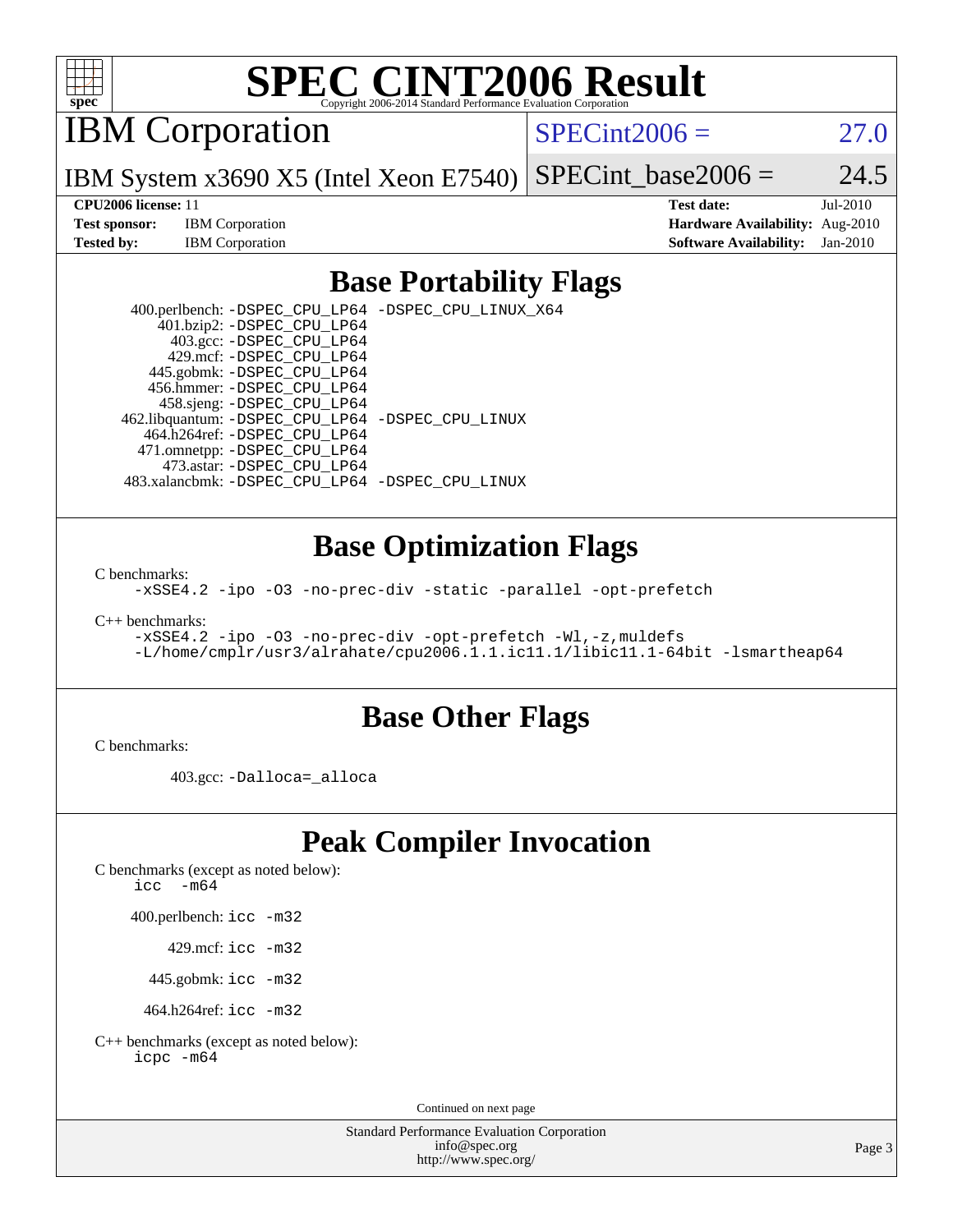

# **[SPEC CINT2006 Result](http://www.spec.org/auto/cpu2006/Docs/result-fields.html#SPECCINT2006Result)**

IBM Corporation

 $SPECint2006 = 27.0$  $SPECint2006 = 27.0$ 

IBM System x3690 X5 (Intel Xeon E7540)  $SPECTnt\_base2006 = 24.5$ 

**[CPU2006 license:](http://www.spec.org/auto/cpu2006/Docs/result-fields.html#CPU2006license)** 11 **[Test date:](http://www.spec.org/auto/cpu2006/Docs/result-fields.html#Testdate)** Jul-2010 **[Test sponsor:](http://www.spec.org/auto/cpu2006/Docs/result-fields.html#Testsponsor)** IBM Corporation **[Hardware Availability:](http://www.spec.org/auto/cpu2006/Docs/result-fields.html#HardwareAvailability)** Aug-2010 **[Tested by:](http://www.spec.org/auto/cpu2006/Docs/result-fields.html#Testedby)** IBM Corporation **[Software Availability:](http://www.spec.org/auto/cpu2006/Docs/result-fields.html#SoftwareAvailability)** Jan-2010

# **[Peak Compiler Invocation \(Continued\)](http://www.spec.org/auto/cpu2006/Docs/result-fields.html#PeakCompilerInvocation)**

471.omnetpp: [icpc -m32](http://www.spec.org/cpu2006/results/res2010q3/cpu2006-20100817-12984.flags.html#user_peakCXXLD471_omnetpp_intel_icpc_32bit_4e5a5ef1a53fd332b3c49e69c3330699)

## **[Peak Portability Flags](http://www.spec.org/auto/cpu2006/Docs/result-fields.html#PeakPortabilityFlags)**

 400.perlbench: [-DSPEC\\_CPU\\_LINUX\\_IA32](http://www.spec.org/cpu2006/results/res2010q3/cpu2006-20100817-12984.flags.html#b400.perlbench_peakCPORTABILITY_DSPEC_CPU_LINUX_IA32) 401.bzip2: [-DSPEC\\_CPU\\_LP64](http://www.spec.org/cpu2006/results/res2010q3/cpu2006-20100817-12984.flags.html#suite_peakPORTABILITY401_bzip2_DSPEC_CPU_LP64)

 403.gcc: [-DSPEC\\_CPU\\_LP64](http://www.spec.org/cpu2006/results/res2010q3/cpu2006-20100817-12984.flags.html#suite_peakPORTABILITY403_gcc_DSPEC_CPU_LP64) 456.hmmer: [-DSPEC\\_CPU\\_LP64](http://www.spec.org/cpu2006/results/res2010q3/cpu2006-20100817-12984.flags.html#suite_peakPORTABILITY456_hmmer_DSPEC_CPU_LP64) 458.sjeng: [-DSPEC\\_CPU\\_LP64](http://www.spec.org/cpu2006/results/res2010q3/cpu2006-20100817-12984.flags.html#suite_peakPORTABILITY458_sjeng_DSPEC_CPU_LP64) 462.libquantum: [-DSPEC\\_CPU\\_LP64](http://www.spec.org/cpu2006/results/res2010q3/cpu2006-20100817-12984.flags.html#suite_peakPORTABILITY462_libquantum_DSPEC_CPU_LP64) [-DSPEC\\_CPU\\_LINUX](http://www.spec.org/cpu2006/results/res2010q3/cpu2006-20100817-12984.flags.html#b462.libquantum_peakCPORTABILITY_DSPEC_CPU_LINUX) 473.astar: [-DSPEC\\_CPU\\_LP64](http://www.spec.org/cpu2006/results/res2010q3/cpu2006-20100817-12984.flags.html#suite_peakPORTABILITY473_astar_DSPEC_CPU_LP64) 483.xalancbmk: [-DSPEC\\_CPU\\_LP64](http://www.spec.org/cpu2006/results/res2010q3/cpu2006-20100817-12984.flags.html#suite_peakPORTABILITY483_xalancbmk_DSPEC_CPU_LP64) [-DSPEC\\_CPU\\_LINUX](http://www.spec.org/cpu2006/results/res2010q3/cpu2006-20100817-12984.flags.html#b483.xalancbmk_peakCXXPORTABILITY_DSPEC_CPU_LINUX)

# **[Peak Optimization Flags](http://www.spec.org/auto/cpu2006/Docs/result-fields.html#PeakOptimizationFlags)**

[C benchmarks](http://www.spec.org/auto/cpu2006/Docs/result-fields.html#Cbenchmarks):

 400.perlbench: [-xSSE4.2](http://www.spec.org/cpu2006/results/res2010q3/cpu2006-20100817-12984.flags.html#user_peakPASS2_CFLAGSPASS2_LDCFLAGS400_perlbench_f-xSSE42_f91528193cf0b216347adb8b939d4107)(pass 2) [-prof-gen](http://www.spec.org/cpu2006/results/res2010q3/cpu2006-20100817-12984.flags.html#user_peakPASS1_CFLAGSPASS1_LDCFLAGS400_perlbench_prof_gen_e43856698f6ca7b7e442dfd80e94a8fc)(pass 1) [-ipo](http://www.spec.org/cpu2006/results/res2010q3/cpu2006-20100817-12984.flags.html#user_peakPASS2_CFLAGSPASS2_LDCFLAGS400_perlbench_f-ipo)(pass 2) [-O3](http://www.spec.org/cpu2006/results/res2010q3/cpu2006-20100817-12984.flags.html#user_peakPASS2_CFLAGSPASS2_LDCFLAGS400_perlbench_f-O3)(pass 2) [-no-prec-div](http://www.spec.org/cpu2006/results/res2010q3/cpu2006-20100817-12984.flags.html#user_peakPASS2_CFLAGSPASS2_LDCFLAGS400_perlbench_f-no-prec-div)(pass 2) [-static](http://www.spec.org/cpu2006/results/res2010q3/cpu2006-20100817-12984.flags.html#user_peakPASS2_CFLAGSPASS2_LDCFLAGS400_perlbench_f-static)(pass 2) [-prof-use](http://www.spec.org/cpu2006/results/res2010q3/cpu2006-20100817-12984.flags.html#user_peakPASS2_CFLAGSPASS2_LDCFLAGS400_perlbench_prof_use_bccf7792157ff70d64e32fe3e1250b55)(pass 2) [-ansi-alias](http://www.spec.org/cpu2006/results/res2010q3/cpu2006-20100817-12984.flags.html#user_peakCOPTIMIZE400_perlbench_f-ansi-alias) [-opt-prefetch](http://www.spec.org/cpu2006/results/res2010q3/cpu2006-20100817-12984.flags.html#user_peakCOPTIMIZE400_perlbench_f-opt-prefetch) 401.bzip2: [-xSSE4.2](http://www.spec.org/cpu2006/results/res2010q3/cpu2006-20100817-12984.flags.html#user_peakPASS2_CFLAGSPASS2_LDCFLAGS401_bzip2_f-xSSE42_f91528193cf0b216347adb8b939d4107)(pass 2) [-prof-gen](http://www.spec.org/cpu2006/results/res2010q3/cpu2006-20100817-12984.flags.html#user_peakPASS1_CFLAGSPASS1_LDCFLAGS401_bzip2_prof_gen_e43856698f6ca7b7e442dfd80e94a8fc)(pass 1) [-ipo](http://www.spec.org/cpu2006/results/res2010q3/cpu2006-20100817-12984.flags.html#user_peakPASS2_CFLAGSPASS2_LDCFLAGS401_bzip2_f-ipo)(pass 2) [-O3](http://www.spec.org/cpu2006/results/res2010q3/cpu2006-20100817-12984.flags.html#user_peakPASS2_CFLAGSPASS2_LDCFLAGS401_bzip2_f-O3)(pass 2) [-no-prec-div](http://www.spec.org/cpu2006/results/res2010q3/cpu2006-20100817-12984.flags.html#user_peakCOPTIMIZEPASS2_CFLAGSPASS2_LDCFLAGS401_bzip2_f-no-prec-div) [-static](http://www.spec.org/cpu2006/results/res2010q3/cpu2006-20100817-12984.flags.html#user_peakPASS2_CFLAGSPASS2_LDCFLAGS401_bzip2_f-static)(pass 2) [-prof-use](http://www.spec.org/cpu2006/results/res2010q3/cpu2006-20100817-12984.flags.html#user_peakPASS2_CFLAGSPASS2_LDCFLAGS401_bzip2_prof_use_bccf7792157ff70d64e32fe3e1250b55)(pass 2) [-auto-ilp32](http://www.spec.org/cpu2006/results/res2010q3/cpu2006-20100817-12984.flags.html#user_peakCOPTIMIZE401_bzip2_f-auto-ilp32) [-opt-prefetch](http://www.spec.org/cpu2006/results/res2010q3/cpu2006-20100817-12984.flags.html#user_peakCOPTIMIZE401_bzip2_f-opt-prefetch) [-ansi-alias](http://www.spec.org/cpu2006/results/res2010q3/cpu2006-20100817-12984.flags.html#user_peakCOPTIMIZE401_bzip2_f-ansi-alias) 403.gcc: [-xSSE4.2](http://www.spec.org/cpu2006/results/res2010q3/cpu2006-20100817-12984.flags.html#user_peakCOPTIMIZE403_gcc_f-xSSE42_f91528193cf0b216347adb8b939d4107) [-ipo](http://www.spec.org/cpu2006/results/res2010q3/cpu2006-20100817-12984.flags.html#user_peakCOPTIMIZE403_gcc_f-ipo) [-O3](http://www.spec.org/cpu2006/results/res2010q3/cpu2006-20100817-12984.flags.html#user_peakCOPTIMIZE403_gcc_f-O3) [-no-prec-div](http://www.spec.org/cpu2006/results/res2010q3/cpu2006-20100817-12984.flags.html#user_peakCOPTIMIZE403_gcc_f-no-prec-div) [-static](http://www.spec.org/cpu2006/results/res2010q3/cpu2006-20100817-12984.flags.html#user_peakCOPTIMIZE403_gcc_f-static) [-inline-calloc](http://www.spec.org/cpu2006/results/res2010q3/cpu2006-20100817-12984.flags.html#user_peakCOPTIMIZE403_gcc_f-inline-calloc) [-opt-malloc-options=3](http://www.spec.org/cpu2006/results/res2010q3/cpu2006-20100817-12984.flags.html#user_peakCOPTIMIZE403_gcc_f-opt-malloc-options_13ab9b803cf986b4ee62f0a5998c2238) [-auto-ilp32](http://www.spec.org/cpu2006/results/res2010q3/cpu2006-20100817-12984.flags.html#user_peakCOPTIMIZE403_gcc_f-auto-ilp32) 429.mcf: [-xSSE4.2](http://www.spec.org/cpu2006/results/res2010q3/cpu2006-20100817-12984.flags.html#user_peakCOPTIMIZE429_mcf_f-xSSE42_f91528193cf0b216347adb8b939d4107) [-ipo](http://www.spec.org/cpu2006/results/res2010q3/cpu2006-20100817-12984.flags.html#user_peakCOPTIMIZE429_mcf_f-ipo) [-O3](http://www.spec.org/cpu2006/results/res2010q3/cpu2006-20100817-12984.flags.html#user_peakCOPTIMIZE429_mcf_f-O3) [-no-prec-div](http://www.spec.org/cpu2006/results/res2010q3/cpu2006-20100817-12984.flags.html#user_peakCOPTIMIZE429_mcf_f-no-prec-div) [-static](http://www.spec.org/cpu2006/results/res2010q3/cpu2006-20100817-12984.flags.html#user_peakCOPTIMIZE429_mcf_f-static) [-opt-prefetch](http://www.spec.org/cpu2006/results/res2010q3/cpu2006-20100817-12984.flags.html#user_peakCOPTIMIZE429_mcf_f-opt-prefetch) 445.gobmk: [-xSSE4.2](http://www.spec.org/cpu2006/results/res2010q3/cpu2006-20100817-12984.flags.html#user_peakPASS2_CFLAGSPASS2_LDCFLAGS445_gobmk_f-xSSE42_f91528193cf0b216347adb8b939d4107)(pass 2) [-prof-gen](http://www.spec.org/cpu2006/results/res2010q3/cpu2006-20100817-12984.flags.html#user_peakPASS1_CFLAGSPASS1_LDCFLAGS445_gobmk_prof_gen_e43856698f6ca7b7e442dfd80e94a8fc)(pass 1) [-prof-use](http://www.spec.org/cpu2006/results/res2010q3/cpu2006-20100817-12984.flags.html#user_peakPASS2_CFLAGSPASS2_LDCFLAGS445_gobmk_prof_use_bccf7792157ff70d64e32fe3e1250b55)(pass 2) [-O2](http://www.spec.org/cpu2006/results/res2010q3/cpu2006-20100817-12984.flags.html#user_peakCOPTIMIZE445_gobmk_f-O2) [-ipo](http://www.spec.org/cpu2006/results/res2010q3/cpu2006-20100817-12984.flags.html#user_peakCOPTIMIZE445_gobmk_f-ipo) [-no-prec-div](http://www.spec.org/cpu2006/results/res2010q3/cpu2006-20100817-12984.flags.html#user_peakCOPTIMIZE445_gobmk_f-no-prec-div) [-ansi-alias](http://www.spec.org/cpu2006/results/res2010q3/cpu2006-20100817-12984.flags.html#user_peakCOPTIMIZE445_gobmk_f-ansi-alias) 456.hmmer: [-xSSE4.2](http://www.spec.org/cpu2006/results/res2010q3/cpu2006-20100817-12984.flags.html#user_peakCOPTIMIZE456_hmmer_f-xSSE42_f91528193cf0b216347adb8b939d4107) [-ipo](http://www.spec.org/cpu2006/results/res2010q3/cpu2006-20100817-12984.flags.html#user_peakCOPTIMIZE456_hmmer_f-ipo) [-O3](http://www.spec.org/cpu2006/results/res2010q3/cpu2006-20100817-12984.flags.html#user_peakCOPTIMIZE456_hmmer_f-O3) [-no-prec-div](http://www.spec.org/cpu2006/results/res2010q3/cpu2006-20100817-12984.flags.html#user_peakCOPTIMIZE456_hmmer_f-no-prec-div) [-static](http://www.spec.org/cpu2006/results/res2010q3/cpu2006-20100817-12984.flags.html#user_peakCOPTIMIZE456_hmmer_f-static) [-unroll2](http://www.spec.org/cpu2006/results/res2010q3/cpu2006-20100817-12984.flags.html#user_peakCOPTIMIZE456_hmmer_f-unroll_784dae83bebfb236979b41d2422d7ec2) [-ansi-alias](http://www.spec.org/cpu2006/results/res2010q3/cpu2006-20100817-12984.flags.html#user_peakCOPTIMIZE456_hmmer_f-ansi-alias) [-auto-ilp32](http://www.spec.org/cpu2006/results/res2010q3/cpu2006-20100817-12984.flags.html#user_peakCOPTIMIZE456_hmmer_f-auto-ilp32) 458.sjeng: [-xSSE4.2](http://www.spec.org/cpu2006/results/res2010q3/cpu2006-20100817-12984.flags.html#user_peakPASS2_CFLAGSPASS2_LDCFLAGS458_sjeng_f-xSSE42_f91528193cf0b216347adb8b939d4107)(pass 2) [-prof-gen](http://www.spec.org/cpu2006/results/res2010q3/cpu2006-20100817-12984.flags.html#user_peakPASS1_CFLAGSPASS1_LDCFLAGS458_sjeng_prof_gen_e43856698f6ca7b7e442dfd80e94a8fc)(pass 1) [-ipo](http://www.spec.org/cpu2006/results/res2010q3/cpu2006-20100817-12984.flags.html#user_peakPASS2_CFLAGSPASS2_LDCFLAGS458_sjeng_f-ipo)(pass 2) [-O3](http://www.spec.org/cpu2006/results/res2010q3/cpu2006-20100817-12984.flags.html#user_peakPASS2_CFLAGSPASS2_LDCFLAGS458_sjeng_f-O3)(pass 2) [-no-prec-div](http://www.spec.org/cpu2006/results/res2010q3/cpu2006-20100817-12984.flags.html#user_peakPASS2_CFLAGSPASS2_LDCFLAGS458_sjeng_f-no-prec-div)(pass 2) [-static](http://www.spec.org/cpu2006/results/res2010q3/cpu2006-20100817-12984.flags.html#user_peakPASS2_CFLAGSPASS2_LDCFLAGS458_sjeng_f-static)(pass 2) [-prof-use](http://www.spec.org/cpu2006/results/res2010q3/cpu2006-20100817-12984.flags.html#user_peakPASS2_CFLAGSPASS2_LDCFLAGS458_sjeng_prof_use_bccf7792157ff70d64e32fe3e1250b55)(pass 2) [-unroll4](http://www.spec.org/cpu2006/results/res2010q3/cpu2006-20100817-12984.flags.html#user_peakCOPTIMIZE458_sjeng_f-unroll_4e5e4ed65b7fd20bdcd365bec371b81f) 462.libquantum: [-xSSE4.2](http://www.spec.org/cpu2006/results/res2010q3/cpu2006-20100817-12984.flags.html#user_peakCOPTIMIZE462_libquantum_f-xSSE42_f91528193cf0b216347adb8b939d4107) [-ipo](http://www.spec.org/cpu2006/results/res2010q3/cpu2006-20100817-12984.flags.html#user_peakCOPTIMIZE462_libquantum_f-ipo) [-O3](http://www.spec.org/cpu2006/results/res2010q3/cpu2006-20100817-12984.flags.html#user_peakCOPTIMIZE462_libquantum_f-O3) [-no-prec-div](http://www.spec.org/cpu2006/results/res2010q3/cpu2006-20100817-12984.flags.html#user_peakCOPTIMIZE462_libquantum_f-no-prec-div) [-static](http://www.spec.org/cpu2006/results/res2010q3/cpu2006-20100817-12984.flags.html#user_peakCOPTIMIZE462_libquantum_f-static) [-parallel](http://www.spec.org/cpu2006/results/res2010q3/cpu2006-20100817-12984.flags.html#user_peakCOPTIMIZE462_libquantum_f-parallel) [-opt-prefetch](http://www.spec.org/cpu2006/results/res2010q3/cpu2006-20100817-12984.flags.html#user_peakCOPTIMIZE462_libquantum_f-opt-prefetch) [-par-schedule-static=32768](http://www.spec.org/cpu2006/results/res2010q3/cpu2006-20100817-12984.flags.html#user_peakCOPTIMIZE462_libquantum_f-par-schedule_9386bcd99ba64e99ee01d1aafefddd14) [-ansi-alias](http://www.spec.org/cpu2006/results/res2010q3/cpu2006-20100817-12984.flags.html#user_peakCOPTIMIZE462_libquantum_f-ansi-alias) 464.h264ref: [-xSSE4.2](http://www.spec.org/cpu2006/results/res2010q3/cpu2006-20100817-12984.flags.html#user_peakPASS2_CFLAGSPASS2_LDCFLAGS464_h264ref_f-xSSE42_f91528193cf0b216347adb8b939d4107)(pass 2) [-prof-gen](http://www.spec.org/cpu2006/results/res2010q3/cpu2006-20100817-12984.flags.html#user_peakPASS1_CFLAGSPASS1_LDCFLAGS464_h264ref_prof_gen_e43856698f6ca7b7e442dfd80e94a8fc)(pass 1) [-ipo](http://www.spec.org/cpu2006/results/res2010q3/cpu2006-20100817-12984.flags.html#user_peakPASS2_CFLAGSPASS2_LDCFLAGS464_h264ref_f-ipo)(pass 2) [-O3](http://www.spec.org/cpu2006/results/res2010q3/cpu2006-20100817-12984.flags.html#user_peakPASS2_CFLAGSPASS2_LDCFLAGS464_h264ref_f-O3)(pass 2) [-no-prec-div](http://www.spec.org/cpu2006/results/res2010q3/cpu2006-20100817-12984.flags.html#user_peakPASS2_CFLAGSPASS2_LDCFLAGS464_h264ref_f-no-prec-div)(pass 2) [-static](http://www.spec.org/cpu2006/results/res2010q3/cpu2006-20100817-12984.flags.html#user_peakPASS2_CFLAGSPASS2_LDCFLAGS464_h264ref_f-static)(pass 2) [-prof-use](http://www.spec.org/cpu2006/results/res2010q3/cpu2006-20100817-12984.flags.html#user_peakPASS2_CFLAGSPASS2_LDCFLAGS464_h264ref_prof_use_bccf7792157ff70d64e32fe3e1250b55)(pass 2) [-unroll2](http://www.spec.org/cpu2006/results/res2010q3/cpu2006-20100817-12984.flags.html#user_peakCOPTIMIZE464_h264ref_f-unroll_784dae83bebfb236979b41d2422d7ec2) [-ansi-alias](http://www.spec.org/cpu2006/results/res2010q3/cpu2006-20100817-12984.flags.html#user_peakCOPTIMIZE464_h264ref_f-ansi-alias)

Continued on next page

Standard Performance Evaluation Corporation [info@spec.org](mailto:info@spec.org) <http://www.spec.org/>